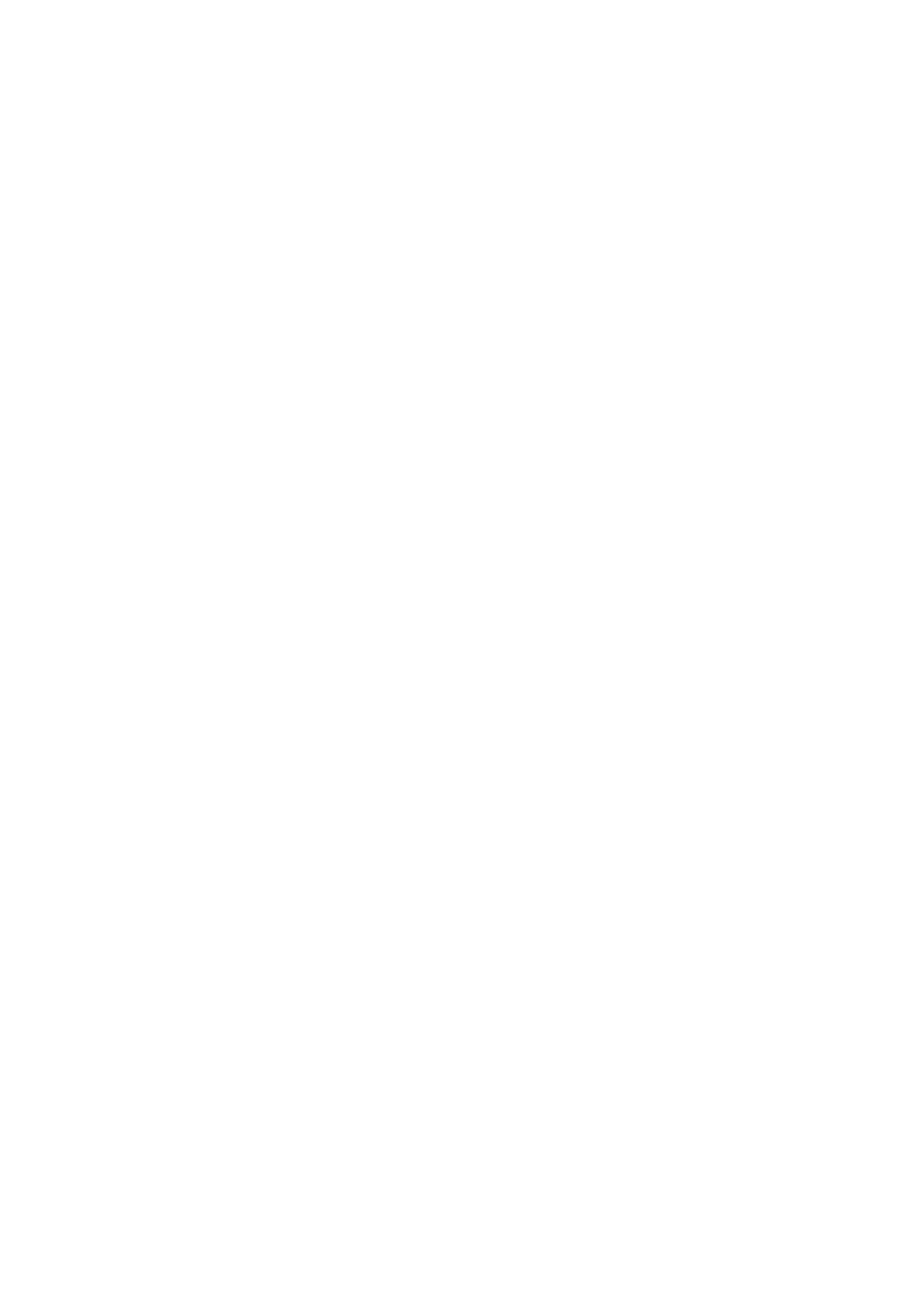

*Figure 1. Drawing of a man using a perspectograph to draw an armillary sphere. Leonardo da Vinci (Codex Atlanticus I, 5r; ~1480)* 

The second link to a larger scale conception is the presence of Paolo di Pozzo Toscanelli in the Florence of da Vinci's youth. Toscanelli had been one of the progenitors of perspective geometry in discussions with Brunelleschi early in the century  $[\cdot\cdot\cdot]$ , then worked with Nicolas di Cusa to produce the classic Renaissance text on squaring the circle [iv] and other philosophical matters before turning his attention to cartography. As a cartographer, he was in demand well beyond the shores of Italy, providing maps of the Mediterranean to rulers such as King John of Portugal in 1460. Moreover, as an astronomer, Toscanelli detailed his observations on what later became known as Halley's comet, three centuries before Edmund Halley's notation of it. Importantly, as an astronomer, he took the lead in installing the world's first astronomical gnomon in the Florence Duomo, a hole near the top of the dome that was incorporated into a *cameraobscura*-type installation to track the movements of the sun and determine the timing of movable festivals such as Easter. The unveiling of this remarkable intersection of science and religion took place to great public fanfare in 1468. As chief pupil of the workshop of Andrea Verrocchio, the heir to Donatello and Michelozzo as the principal artisanal provider to the ruling Medici clan, da Vinci would certainly have been present as one of the supporting cast at this momentous event, and may even have performed musically to celebrate it (as he was famous in his youth for composing extempore songs at public events).Da Vinci himself has a close connection with the Duomo at that time, when he was an impressionable young man in his late teens. In the same year, 1468, his master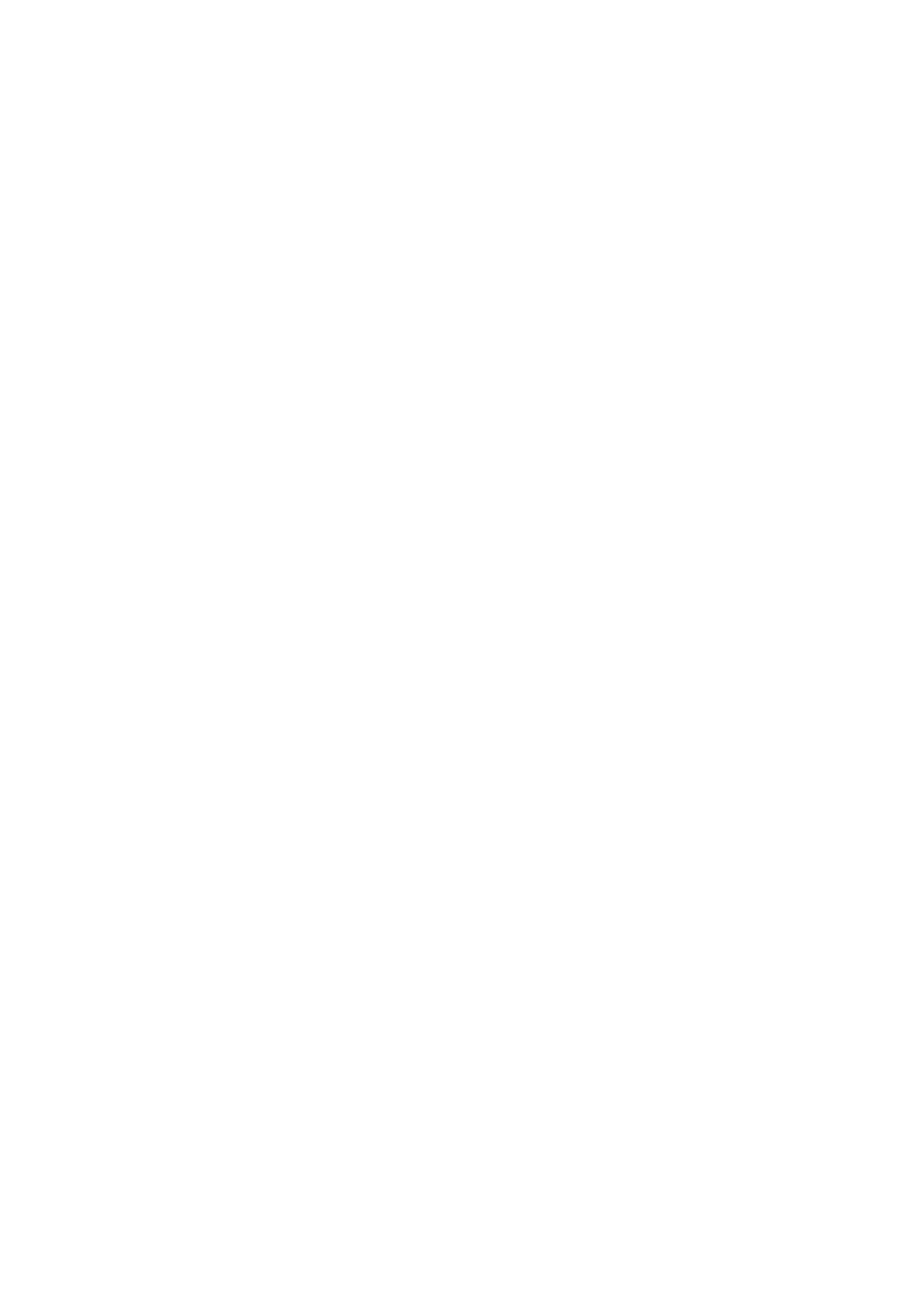*completed by Michelozzo in 1461, and the 8 tonne gilded copper ball was added by Verrocchio and Leonardo da Vinci in 1469.* 



*Figure 3. Left: 'Crying Heraclitus and Laughing Democritus' by Bramante (1483). Right: 'The Philosopher (a possible portrait of Leonardo da Vinci with a globe)' by Michelangelo (~1515).* 

A further link of da Vinci to global cartography is found in a fresco by his friend Donato Bramante from his early years in Milan (Figure 3, left). The painting depicts the Greek philosophers Heraclitus and Democritus, representing pessimism and optimism, respectively, flanking a geographically detailed depiction of the globe. The two figures are generally accepted as depictions of da Vinci on the left and Bramante himself, on the right. Their association with the globe seems to reflect a mutual interest in the largescale conception of the land they inhabited, consistent with the idea that da Vinci brought the global interests that he had developed in Florence with him to Milan when he relocated there in 1482. The final association comes in a sketch by Michelangelo of a philosopher holding a globe (Figure 3, right) that is often considered to be a portrait of the aging Leonardo da Vinci (especially as it seems to be the model for Vasari's portrait of him in his *Vitae*). The fact that the philosopher is holding a globe has nevertheless been considered puzzling in relation to this attribution.

## DA VINCI'S WORLD MAP

Despite Leonardo da Vinci's renown as a Renaissance man, and as a cartographer in particular, he is not generally acknowledged as authoring a world map (or *mappamundi*)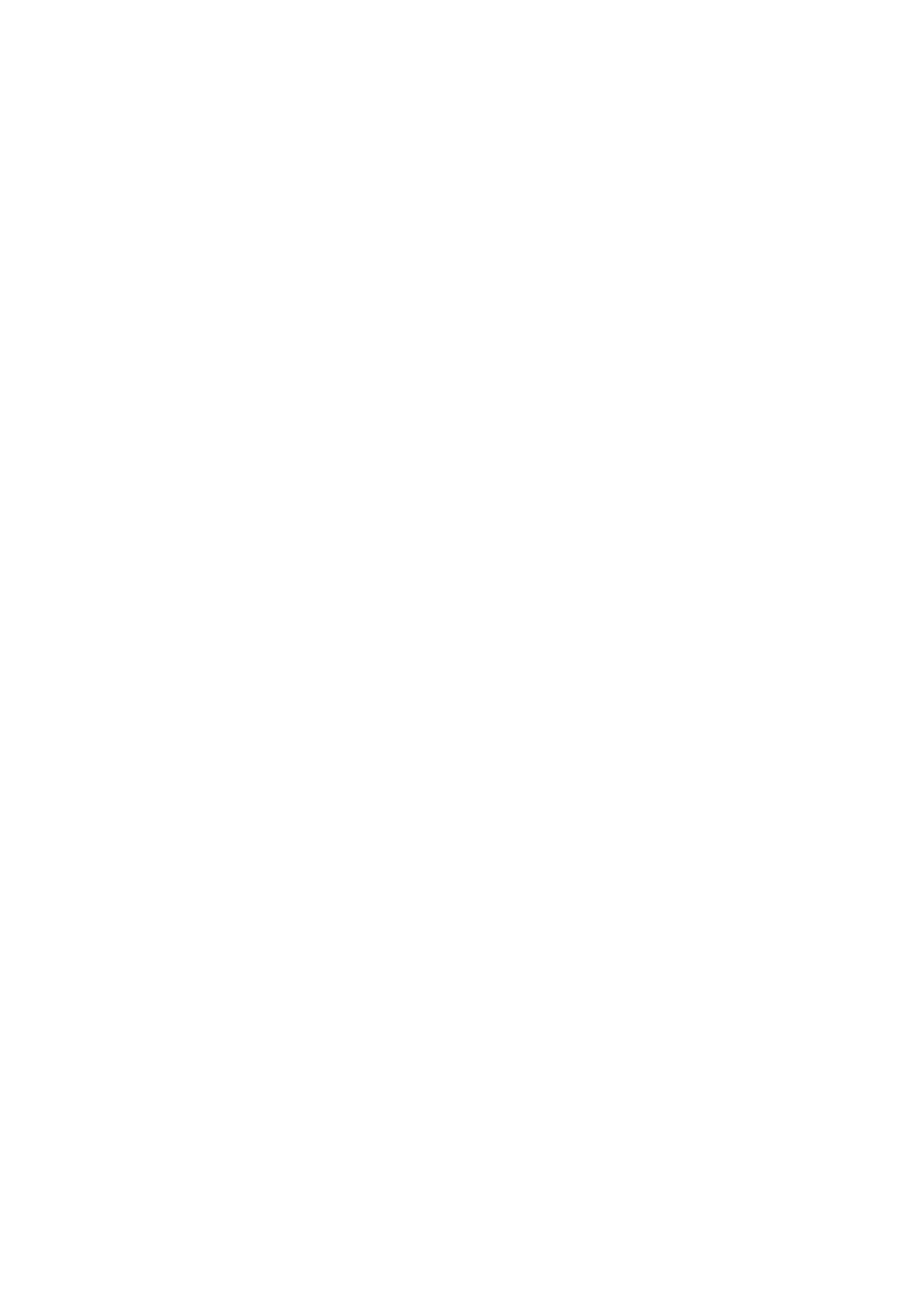Arctic Ocean and the landmass of Antarctica (at the centers of the right and left florets, respectively), something achieved by no other cartographer of the era, or for the next two centuries! The Arctic is particularly surprising in view of the fact that it is continuously covered in a thick layer of ice.



*Figure 5. Modern projection of the globe onto da Vinci's octant projection, based on a bathymetric image of the ocean depths from NASA Blue Marble [vi].* 

In relation to Antarctica, it may be relevant that the Portuguese explorer Tristão di Cunha, who first discovered the eponymous island of Tristan di Cunha in 1504, was the Portuguese ambassador to Rome in 1514. Given that this was during the period of da Vinci's residence in Rome (1513-1516), and his intensive interest in mapping leading up to this period, it seems almost certain that he would have met with di Cunha to have discussions about the geography of the Southern Hemisphere and may have gleaned some little known hints of an Antarctic continent from him (such as patterns of bird migration, for example).

## ATTRIBUTION TO LEONARDO DA VINCI

Despite the fact that it was found in his collection of papers from those assembled by his pupil Francesco Melzi after his death, the attribution of this *mappamundi* to Leonardo da Vinci has long been questioned by most da Vinci scholars  $[\Gamma^{\text{ii}}, \Gamma^{\text{iii}}, \Sigma]$ , and has consequently been omitted from almost all books in his oeuvre (the sole exception being a passing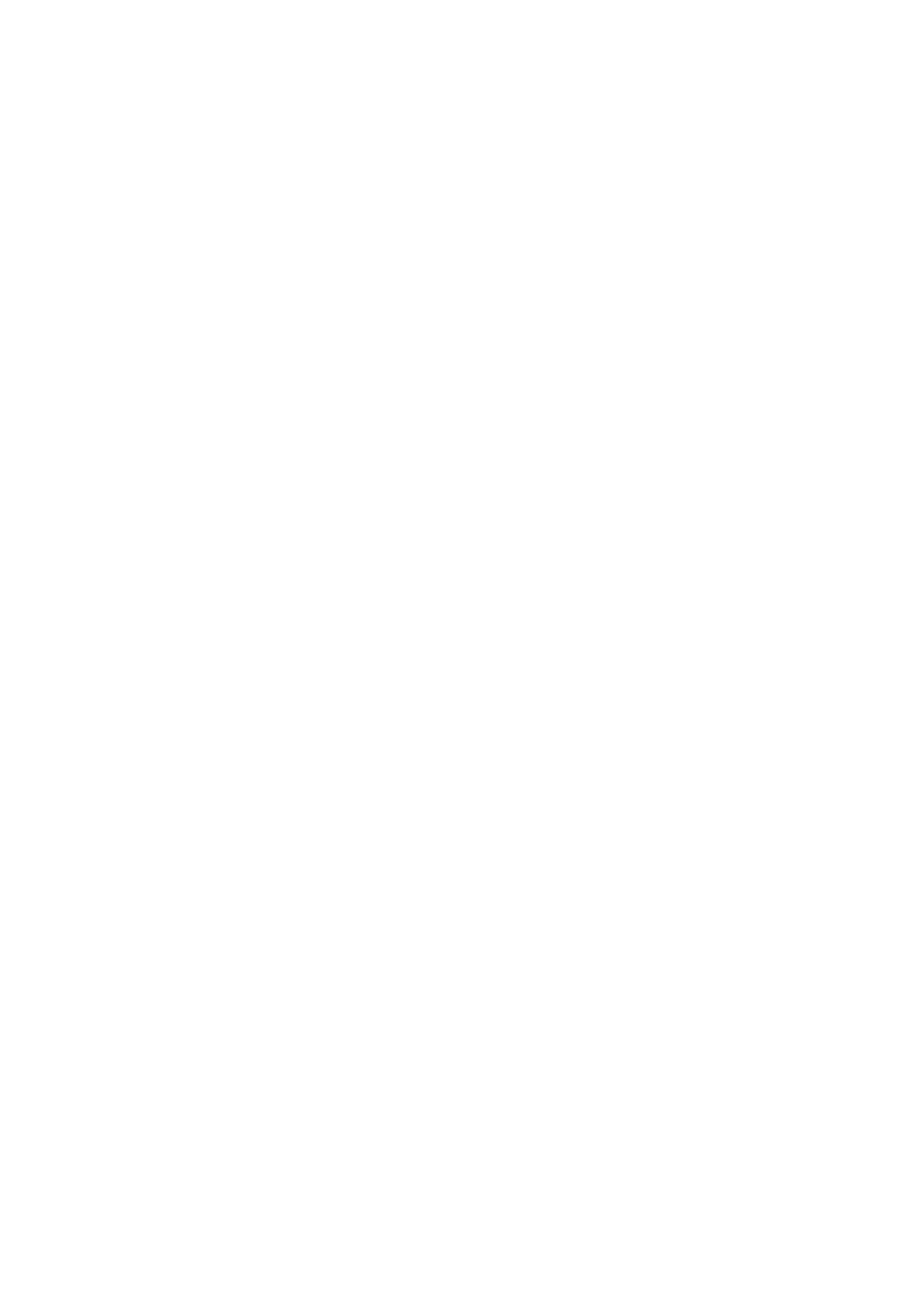

*Figure 6. Map of the eastern Mediterranean and drawing of the tower of the Palazzo della Signoria (Codex Atlanticus, 1106r, 1496).* 

With respect to his actual authorship, it is interesting to note that da Vinci's cartographic style is substantially different from his loose and flowing drawing style. His cartographic style can be seen in his map of the eastern Mediterranean (Figure 6), which is also one of the few of his maps known beyond the borders of Italy, helping to underline the global reach of his cartographic interests. This accepted autograph map helps to link the *mappamundi* to da Vinci in two ways. The line style can be seen to have the same curly character and the lettering to have a similar plain character to those in the *mappamundi*, although the letters are predominantly lower case as in most of his maps. The switch to upper case can be hypothesized to be indicative of an intention to provide the *mappamundi* to a sponsor of some kind, such a Cesare Borgia or Giuliano de Medici, both of who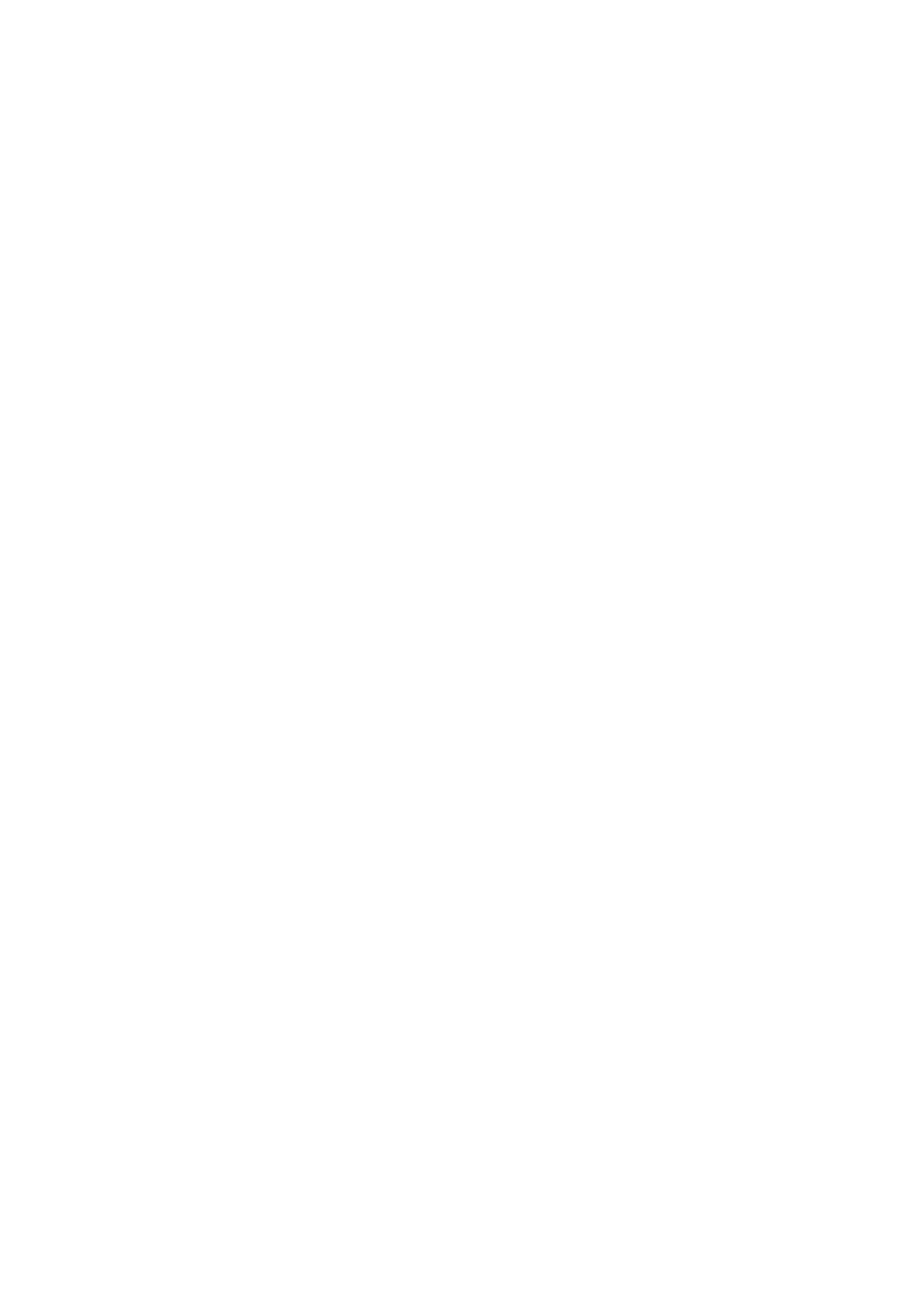sheet to the conception underlying the *mappamundi*. Taken together with Figure 6, this notebook page seems to remove any grounds for questioning da Vinci's authorship of the unique *mappamundi*. Even if it is in fact a copy by a pupil, the pupil is most unlikely to have the kind of knowledge required to make major modifications, so we are safe in assuming that all the characteristic details are reflective of da Vinci's own intentions.



*Figure 8. Identification of the precursors or earliest known examples of nine different projections explored by Leonardo da Vinci in his notebook page. For those projections dated later than 1508, his drawings should be effectively considered the original precursors.* 

To highlight the variety of projections considered in this notebook page, they have been isolated in Figure 8 and annotated with the originator of each form of projection (as far as they are known). Three of them date back to Roman times, as represented by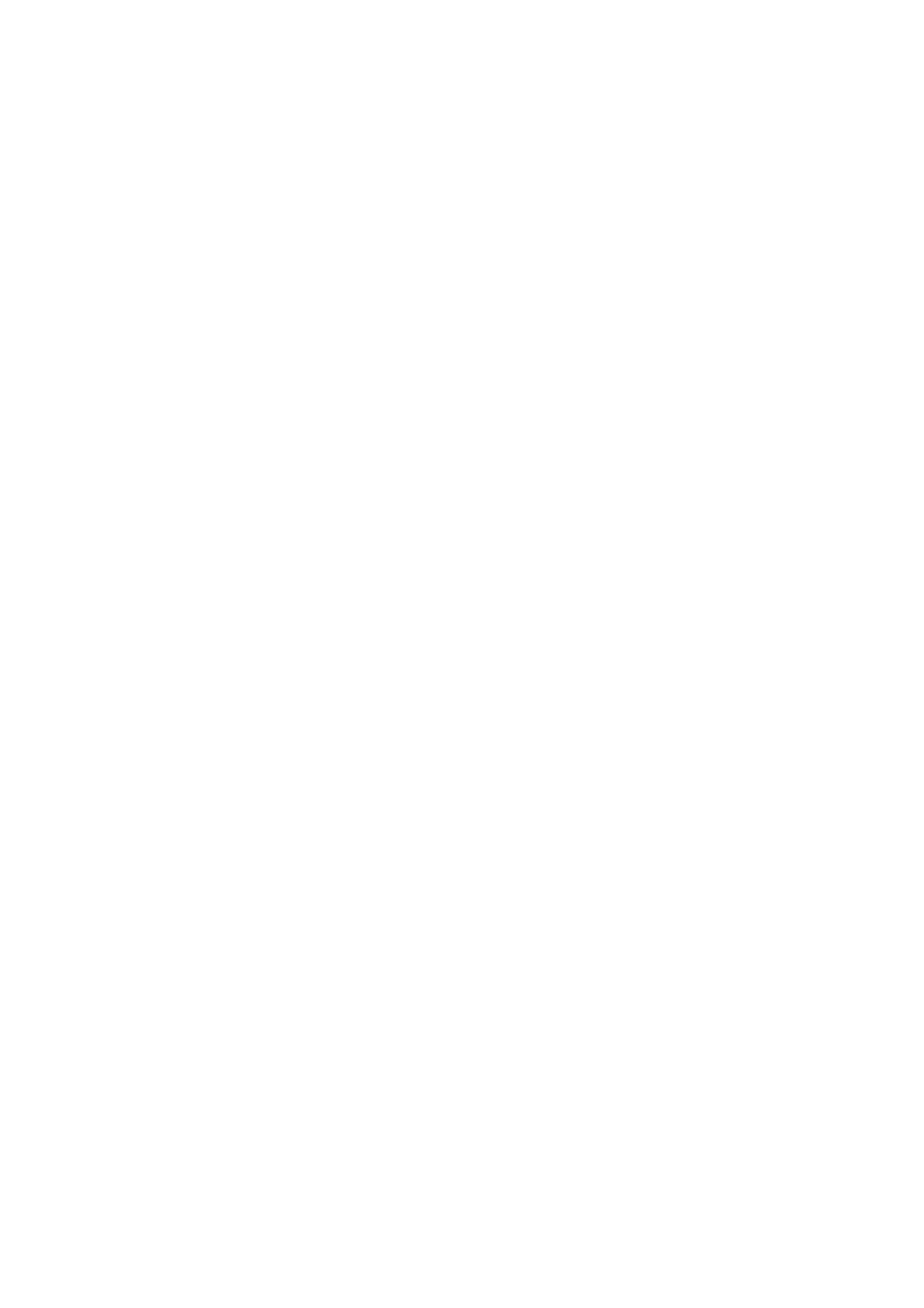Da Vinci was evidently aware of the geometric significance of this figure, as he develops it as means of constructing a regular pentagon (Figure 9, right). If connected at one apex, equilateral triangles would form a hexagonal figure. To employ them to construct a pentagonal shape, da Vinci has subdivided the height into five subdivisions and indicated that the topmost division should be the center of pentagon. This is a very good approximation to a valid construction, because the angle at the center derived in this manner is  $71.6^\circ$  instead of the required  $72^\circ$ , which is accurate to 99.44%. Whether this pentagonal construction relates to other geometric figures that he developed, such as the Vitruvian Man, is unclear.

## GEOMETRIC DEVELOPMENT

Da Vinci is renowned for the range of geometric explorations in his notebooks. One such development that relates to his octant approach to world mapping is that of 'squaring the circle', which has already been noted as a key interest of Toscanelli [4]. Da Vinci's interest is often referred to his iconic illustration of the geometric relationships in human proportions developed by the Roman architect, Vitruvius, known as the Vitruvian Man. Since, however, those proportions and the configuration of the elements were indeed worked out by Vitruvius, it is not clear from this what level of understanding da Vinci needed to have had in order to construct this diagram. In this connection, therefore, it is of interest to find explicit analyses of the relationships between the circle and its circumscribing square in his notebook pages, such as that reproduced in Figure 10. Note that this figure also provides a link through the obliques drawn through the circle, which prefigure the arm and leg positions to the Vitruvian Man geometry.

At lower left, he develops an octagonal analysis of the area of a circle inscribed in a square rhombus (regular diamond shape) by approximating it with the eight triangles making up an inscribed octagon, reconfigured as an 'accordion' figure of eight isosceles triangles (or, actually, seven isosceles triangles and two right triangles making up the eighth, labeled *abcdefghi*) together with a lenticular segment labeled *K* to account for the eight missing lenticular elements in the octagonal approximation to the circle. This large lenticular segment  $K$  should have an area eight times larger than that of each of the eight segments in the circular figure, giving it a linear extent of sqrt $(8)$ , or  $2*sqrt(2)$ . Deriving this ratio seems to be the motivation for the scaled figures of the semicircle, quadrant, octant and sector, which all fill the same area relative to the original circle, making it clear that the lenticular segment is in the correct ratio of sqrt(8)/ $\mu$  = 0.707 to the width of the eight triangle figure *abcdefghi*.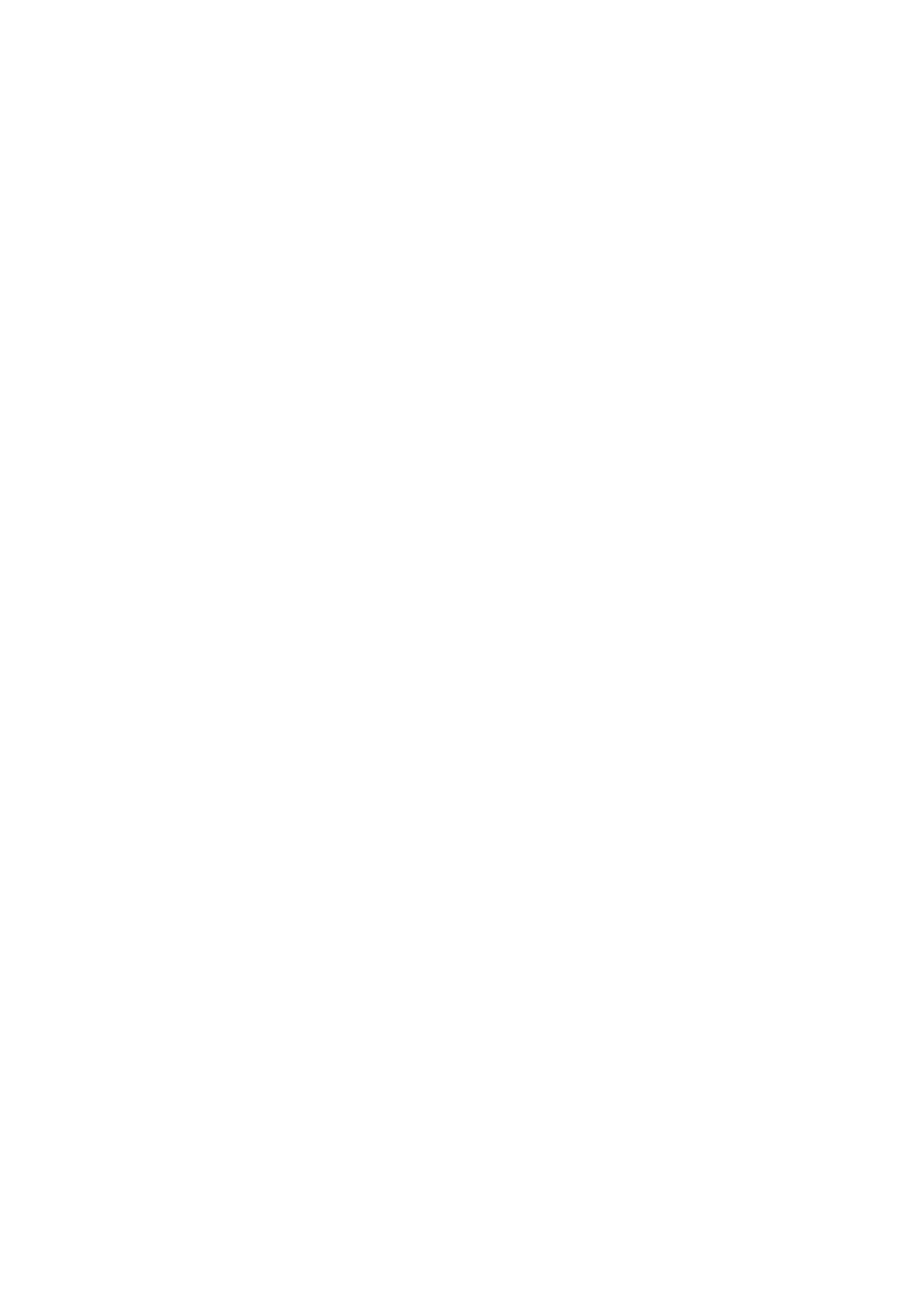later. Moreover, some of the approaches on these pages involve explicit visualization of the spherical octant as a Reuleaux-like spherical triangle, which may well have been what suggested the Reuleaux triangle approach to Da Vinci for his world map.

 $0.8<sup>2</sup>$  6  $-0.5<sup>2</sup>$ 

*Figure 11. Octahedral analysis of the volume of a sphere with various forms of segmentation (Leonardo da Vinci, Paris Manuscript E 24v,25r).* 

# ROLE IN THE DISCOVERY OF AMERICA

This paper began with the evidence that da Vinci had a global conceptualization of the world in his youth, and would most likely have encountered Paolo Toscanelli in his role in the leading *bottega* in Florence working at the Duomo at the same time as Toscanelli's gnomon. Now, as a cartographer, Toscanelli was in communication with the authorities in Portugal and Spain, and was reputed to have developed the (erroneous) map that inspired Columbus to set out to discover the western route to the Indies (which were known from the overland route through Asia). Toscanelli lived to 1482 (about the time that da Vinci left Florence), so his map must have been drawn at least a decade before Columbus set sail, and in the period when he would have known da Vinci. This gives rise to the speculation that da Vinci may have been involved in the conversation about the extension of the Ptolemaic octant (for that is about how much of the globe was mapped in Ptolemy's recently popularized Geographia) to the remainder of the full globe.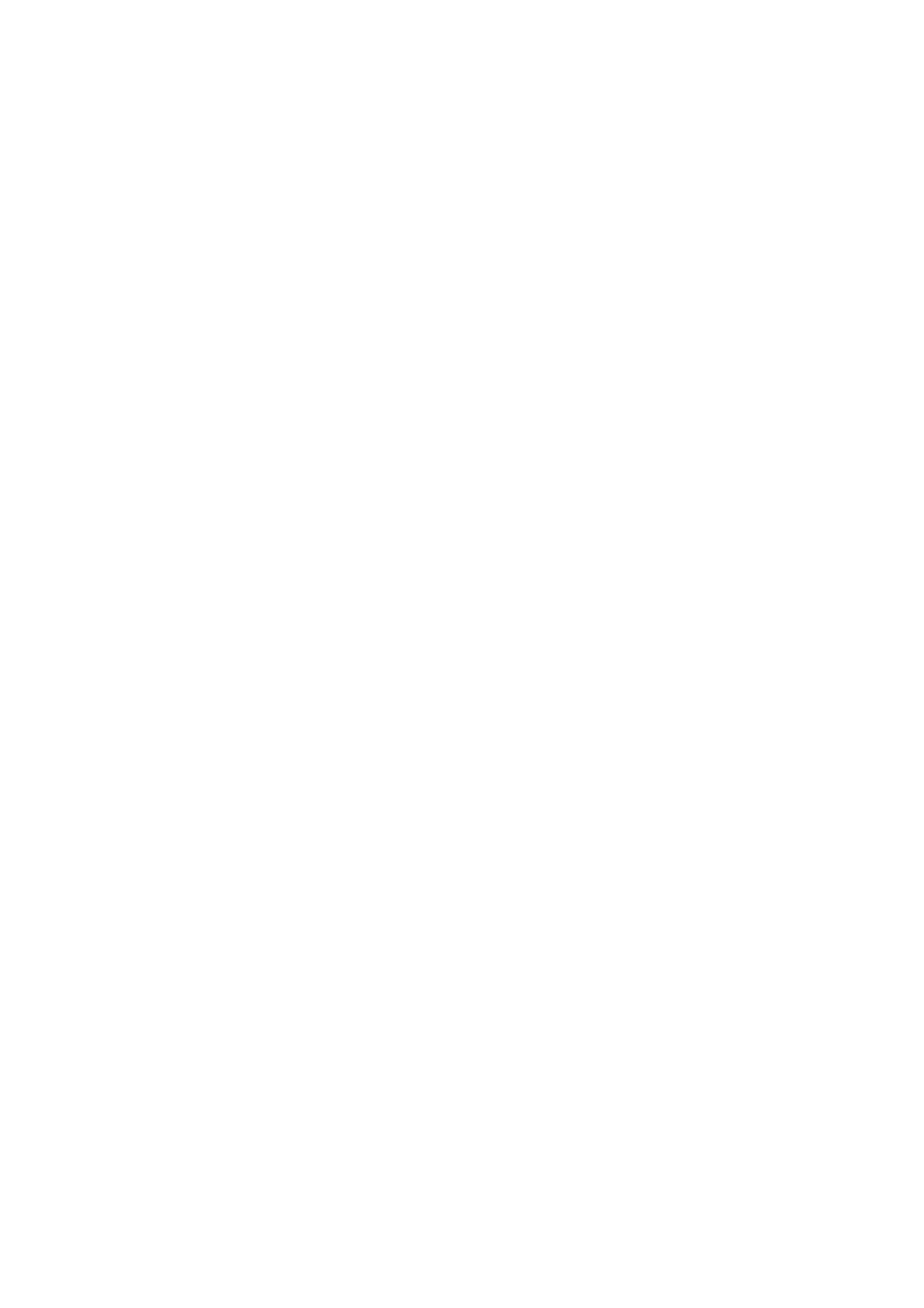### LATER INFLUENCES

Although barely recognized in the canon of cartographic projections, da Vinci's octant projection can be seen to have influenced a line of cartographers to the present day. The first example of this influence was the diagrams of Oronce Fine (1494-1555), a French cartographer active in the years just after da Vinci died in France, who was notable for 'crossing swords' on academic matters with King François I, and who developed the gridlines of the spherical octant projection and elaborated it into several formats, including a whimsical heart-shaped projection (Figure 13). There was a further flurry of interest in octant maps the following century when Daniel Angelocrator (Engelhardt) produced several rigorous versions [xiv]. (Unlike da Vinci, all these successors had Antarctica dramatically too large, however.)



*Figure 13. Developments of the spherical octant projection by Oronce Fine (1542, 1531, 1536).* 

We may jump forward several centuries to the Pan-Pacific Exposition of 1915 announcing the recovery of San Francisco from the great earthquake of 1906, for which Bernard J. Cahill  $\lceil x \rceil$  developed a connected version of the da Vinci octant projection to map the challenge of a flight around the world (Figure 14). How da Vinci would have appreciated this combination of two of his lifelong interests! To provide more extended connection regions, Cahill slightly distorted the da Vinci octants into figures with each edge consisting of three straight segments, then connected the four pairs of north-south quasi-octants into a butterfly-shaped figure that allowed all the continents except Asia and Antarctica to appear as connected landmasses. Many of the continents are rotated to extreme angles relative to their natural north-south axes, however.

Following Cahill, several cartographers developed further forms of segmented maps, by projection onto various regular polyhedral, notably the Buckminster Fuller octahedron (and the other regular polyhedra) and the Keyes projection that took a different configuration of the Cahill projection to avoid the cut through central Asia (but still lopped off the Russian Far East peninsula and segregated New Zealand from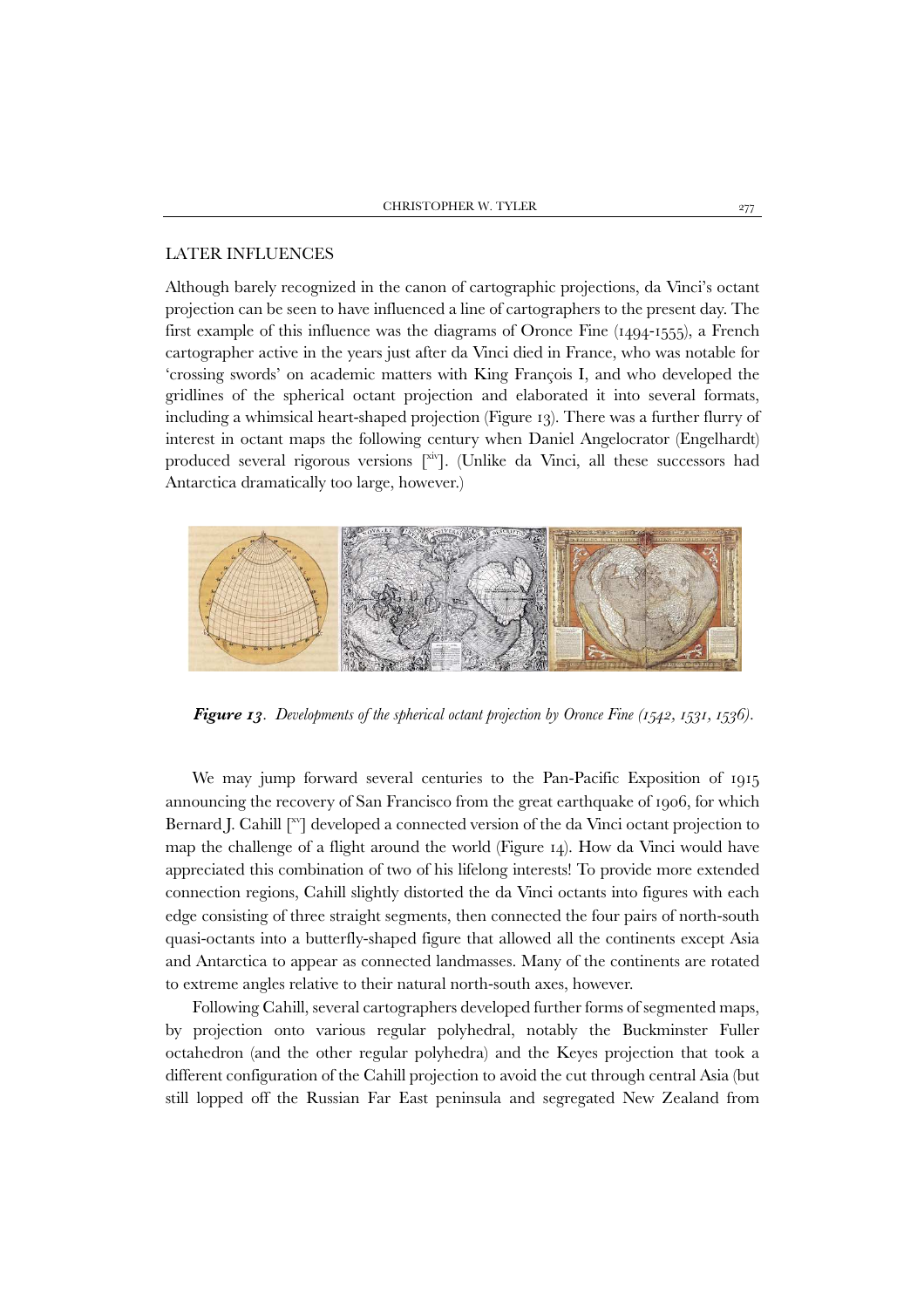Australia, however). The Keyes projection also had continents such as Africa tilted at a rather severe angle.



*Figure 14. Connected quasi-octant map by Bernard J. Cahill (1909).* 

These deficiencies may be partially rectified with a Cahill-like projection that does not adhere to the principle of complete octants, but allows segments of the octants to be shifted to complete the continents and also to regularize the oceans somewhat. A final map taking this approach, developed by the present author, is depicted in Figure 15. Part of the motivation for including this reconfigured projection is to illustrate how powerful the da Vinci approach was in providing for closer-to-isotropic projection of the relative shapes and sizes of all countries and continents throughout the globe. All other projections distort the shapes of at least one continent, and most projections vastly exaggerate the sizes of Greenland and Antarctica. Here one can clearly see the approximate equivalence in size of the United States, Brazil, China, Australia and Antarctica, for example. Distances, too, are well represented by straight lines on the map within continents. The main sacrifice is of distances across oceans, which are heavily distorted in this projection. It may be possible, however, to derive an equivalent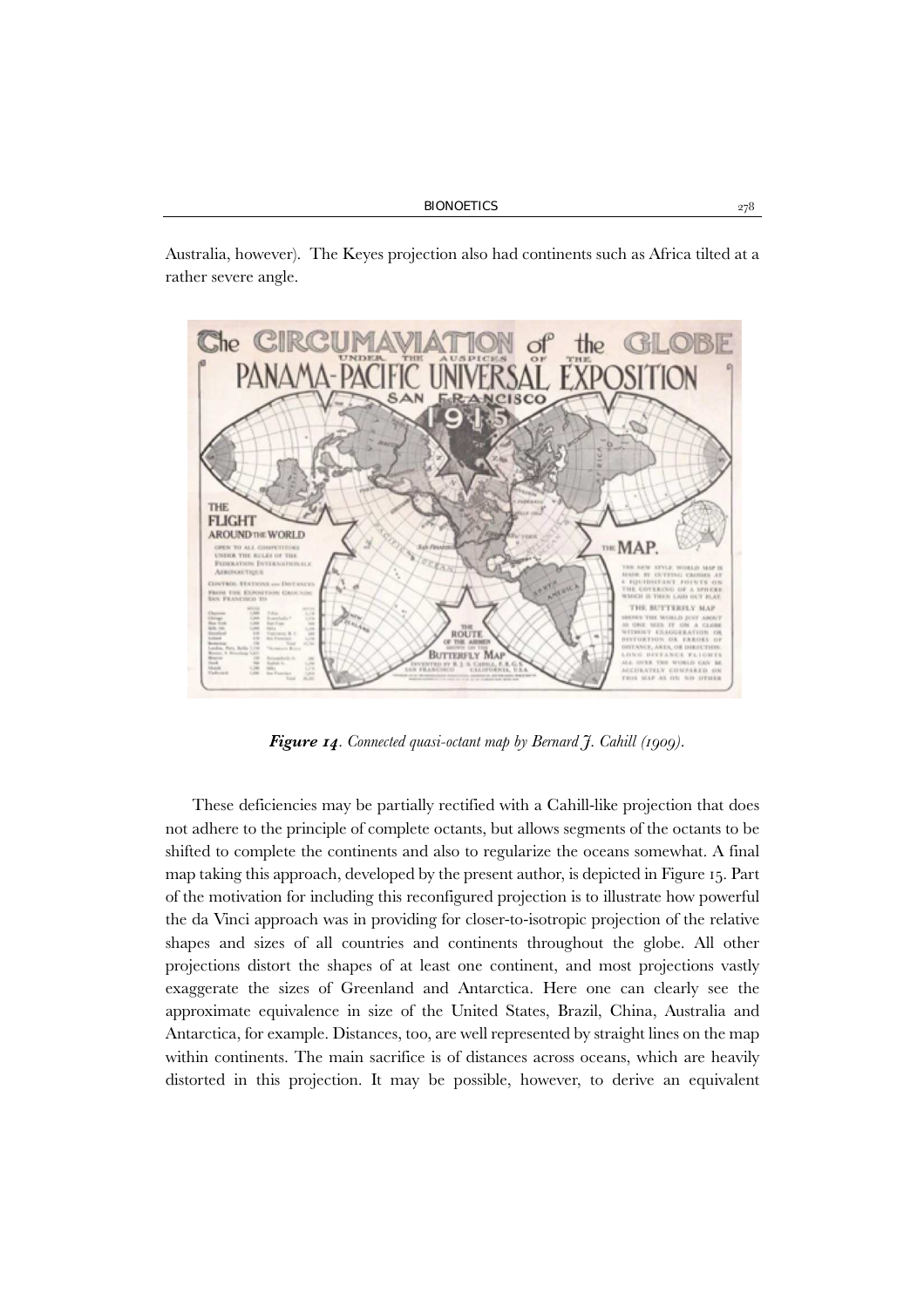projection preserving the shapes and size of the oceans in the same way, although it is likely to be more challenging because they cover the majority of the earth's surface.



*Figure 15. Da Vinci-Cahill-Tyler quasi-isotropic world map, reconfigured from the Cahill projection to retain all continents as contiguous landmasses minimally distorted in shape and relative sizes.* 

**Acknowledgement.** Thanks to Carlo Séquin and Stafaan Missinne for astute comments on the manuscript.

> Smith-Kettlewell Eye Research Institute, San Francisco, and School of Optometry, City University of London cwtyler2020@gmail.com http://christophertyler.org/CWTyler/Art%20Investigations/index.html